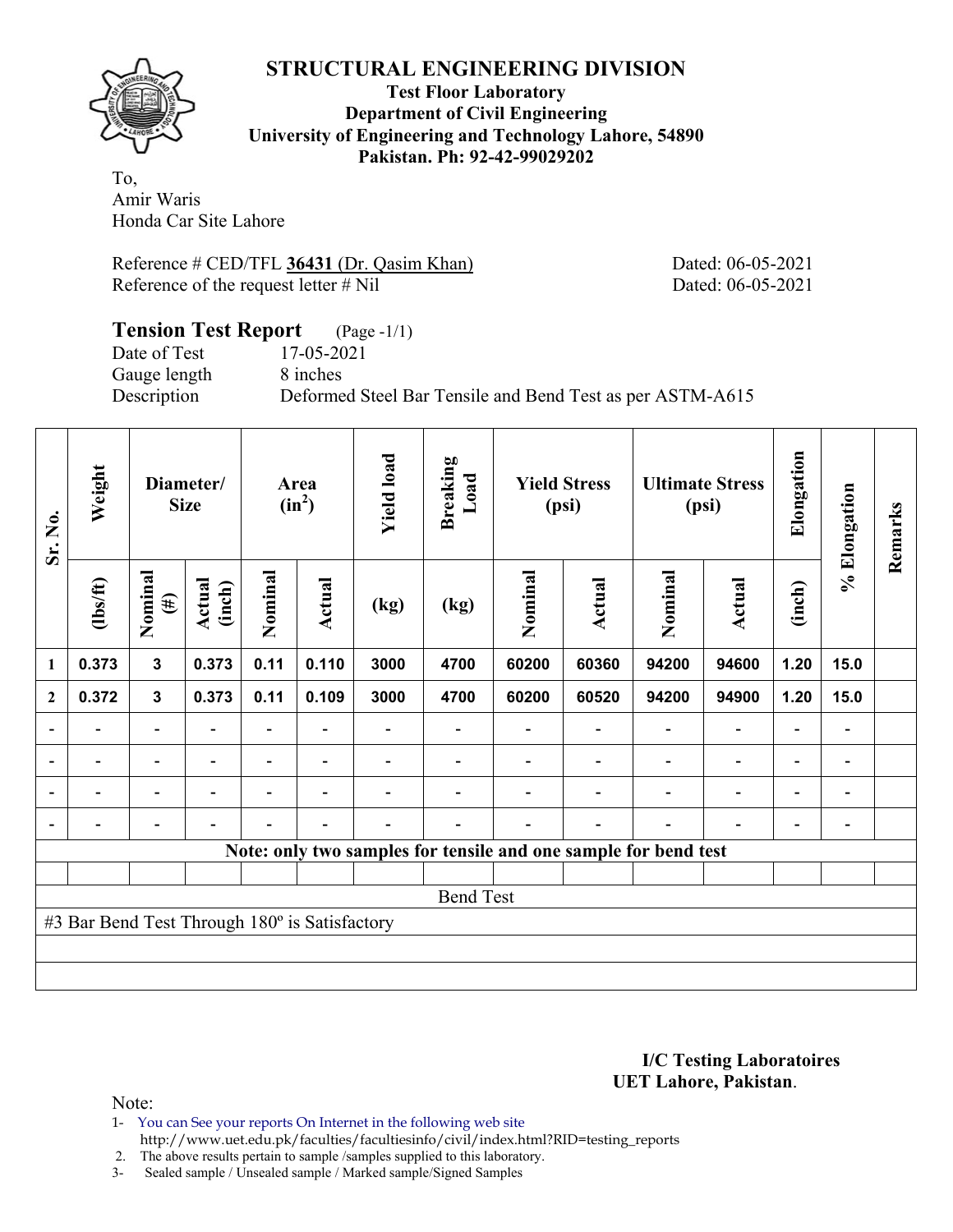

### **Test Floor Laboratory Department of Civil Engineering University of Engineering and Technology Lahore, 54890 Pakistan. Ph: 92-42-99029202**

To, Manager Construction Orient Electronics (Pvt) Ltd Construction of Orient Square Hotel Tower Johar Town

Reference # CED/TFL **36432** (Dr. Qasim Khan) Dated: 06-05- 2021 Reference of the request letter # OSH-SO/UET/AfcoSteelTest/06-0521-09 Dated: 06-05-2021

### **Bend Test Report** (Page -1/1)

Date of Test 17-05-2021 Description Deformed Steel Bar Bend Test as per ASTM-A615

| <b>Bend Test</b>                                    |  |  |  |  |  |  |  |  |  |
|-----------------------------------------------------|--|--|--|--|--|--|--|--|--|
| 32mm Dia Bar Bend Test Through 180° is Satisfactory |  |  |  |  |  |  |  |  |  |
| 32mm Dia Bar Bend Test Through 180° is Satisfactory |  |  |  |  |  |  |  |  |  |
| Note: only two samples for bend test                |  |  |  |  |  |  |  |  |  |

**I/C Testing Laboratoires UET Lahore, Pakistan**.

Note:

2. The above results pertain to sample /samples supplied to this laboratory.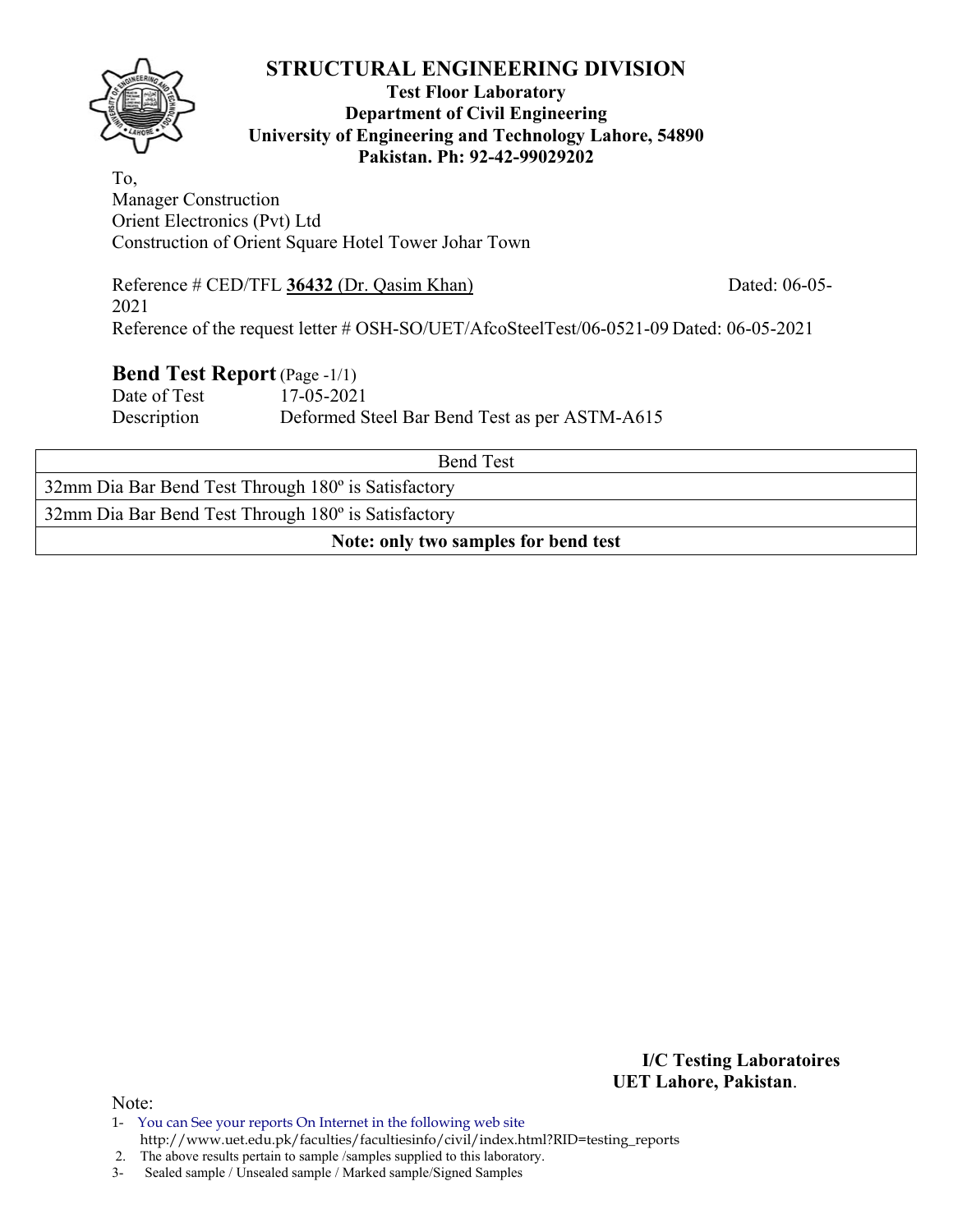

#### **Test Floor Laboratory Department of Civil Engineering University of Engineering and Technology Lahore, 54890 Pakistan. Ph: 92-42-99029202**

To, M/S Imperium Hospitality (Pvt) Limited Gulberg II, Lahore

| Reference # CED/TFL 36435 (Dr. Qasim Khan)       |  |
|--------------------------------------------------|--|
| Reference of the request letter # IHPL/Steel/073 |  |

Dated: 06-05-2021 Dated: 04-05-2021

| <b>Tension Test Report</b> (Page -1/1) |                                                           |
|----------------------------------------|-----------------------------------------------------------|
| Date of Test                           | 17-05-2021                                                |
| Gauge length                           | 8 inches                                                  |
| Description                            | Deformed Steel Bar Tensile and Bend Test as per ASTM-A615 |

| Sr. No.      | Weight                                               |                          | Diameter/<br><b>Size</b> |         | Area<br>$(in^2)$ | <b>Yield load</b> | <b>Breaking</b><br>Load                                            |         | <b>Yield Stress</b><br>(psi) |         | <b>Ultimate Stress</b><br>(psi) |                          | % Elongation                 | Remarks      |
|--------------|------------------------------------------------------|--------------------------|--------------------------|---------|------------------|-------------------|--------------------------------------------------------------------|---------|------------------------------|---------|---------------------------------|--------------------------|------------------------------|--------------|
|              | $\frac{2}{10}$                                       | Nominal<br>$(\#)$        | Actual<br>(inch)         | Nominal | <b>Actual</b>    | (kg)              | (kg)                                                               | Nominal | Actual                       | Nominal | Actual                          | (inch)                   |                              |              |
| $\mathbf{1}$ | 0.387                                                | $\overline{\mathbf{3}}$  | 0.380                    | 0.11    | 0.114            | 3500              | 4800                                                               | 70200   | 67870                        | 96200   | 93100                           | 1.10                     | 13.8                         | <b>Steel</b> |
| $\mathbf{2}$ | 0.381                                                | 3                        | 0.377                    | 0.11    | 0.112            | 3800              | 4900                                                               | 76200   | 74850                        | 98200   | 96600                           | 1.20                     | 15.0                         |              |
| 3            | 0.388                                                | $\mathbf{3}$             | 0.381                    | 0.11    | 0.114            | 3700              | 4800                                                               | 74200   | 71540                        | 96200   | 92900                           | 1.20                     | 15.0                         | PCS          |
|              | $\blacksquare$                                       | $\overline{\phantom{0}}$ |                          | ۰       | ۰                |                   |                                                                    |         |                              |         | $\overline{\phantom{0}}$        | $\overline{\phantom{0}}$ | $\qquad \qquad \blacksquare$ |              |
|              |                                                      | $\overline{\phantom{0}}$ |                          |         |                  |                   |                                                                    |         |                              |         | $\overline{a}$                  |                          | $\qquad \qquad$              |              |
|              |                                                      |                          |                          |         |                  |                   |                                                                    |         |                              |         |                                 |                          |                              |              |
|              |                                                      |                          |                          |         |                  |                   | Note: only three samples for tensile and two samples for bend test |         |                              |         |                                 |                          |                              |              |
|              |                                                      |                          |                          |         |                  |                   |                                                                    |         |                              |         |                                 |                          |                              |              |
|              |                                                      |                          |                          |         |                  |                   | <b>Bend Test</b>                                                   |         |                              |         |                                 |                          |                              |              |
|              | #3 Bar Bend Test Through 180° is Satisfactory        |                          |                          |         |                  |                   |                                                                    |         |                              |         |                                 |                          |                              |              |
|              | #3 Bar Bend Test Through $180^\circ$ is Satisfactory |                          |                          |         |                  |                   |                                                                    |         |                              |         |                                 |                          |                              |              |
|              |                                                      |                          |                          |         |                  |                   |                                                                    |         |                              |         |                                 |                          |                              |              |

**I/C Testing Laboratoires UET Lahore, Pakistan**.

Note:

- 1- You can See your reports On Internet in the following web site http://www.uet.edu.pk/faculties/facultiesinfo/civil/index.html?RID=testing\_reports
- 2. The above results pertain to sample /samples supplied to this laboratory.
- 3- Sealed sample / Unsealed sample / Marked sample/Signed Samples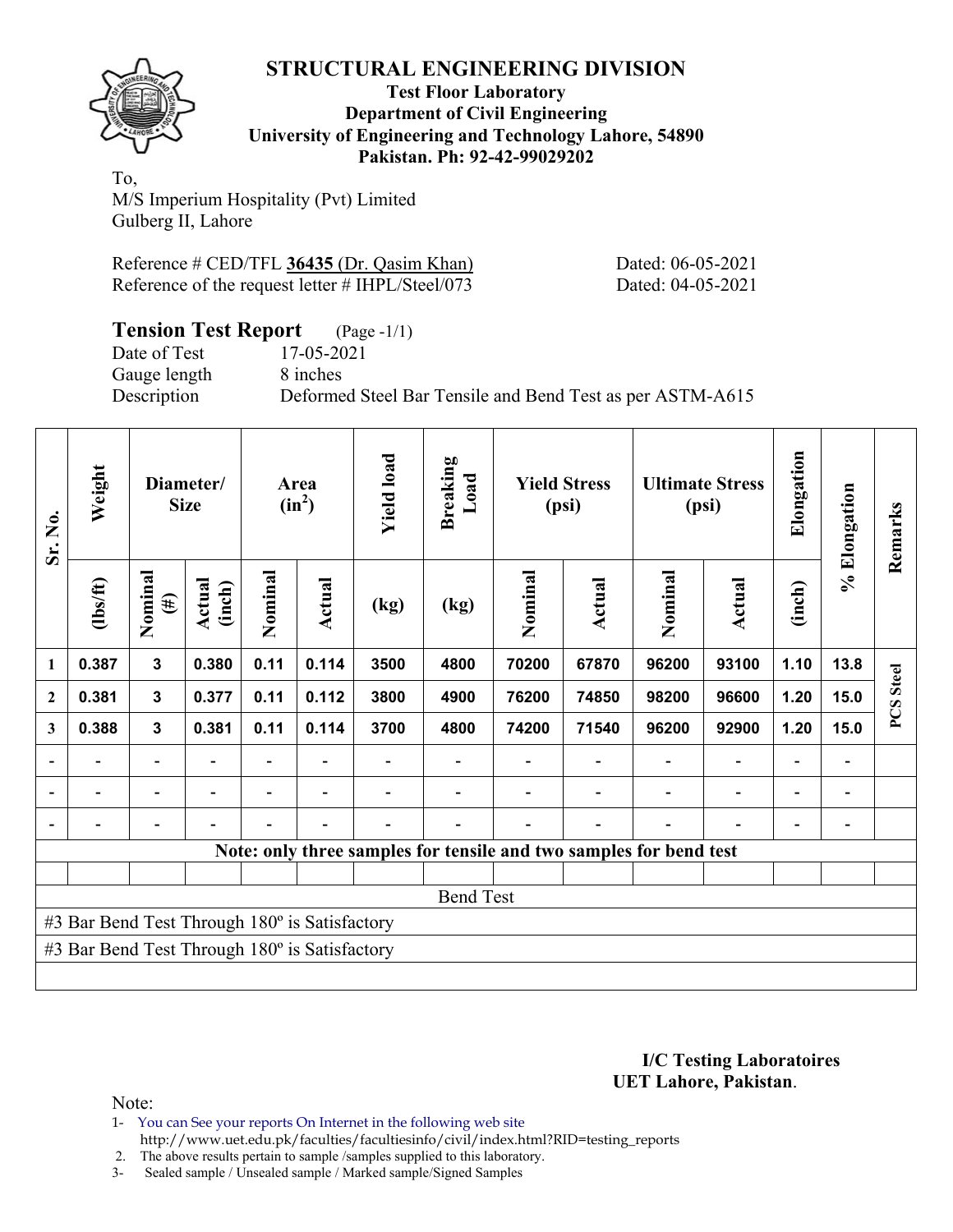

#### **Test Floor Laboratory Department of Civil Engineering University of Engineering and Technology Lahore, 54890 Pakistan. Ph: 92-42-99029202**

To, Admin Officer The Trust School Construction of Proposed The Trust School for Amir Town Harbanspura, Lahore

| Reference # CED/TFL 36437 (Dr. Qasim Khan)                | Dated: 07-05-2021 |
|-----------------------------------------------------------|-------------------|
| Reference of the request letter # SBL/2021/UET-TEDDS/1222 | Dated: 07-05-2021 |

# **Tension Test Report** (Page -1/1)

Gauge length 8 inches

Date of Test 17-05-2021 Description Deformed Steel Bar Tensile and Bend Test as per ASTM-A615

| Sr. No.                  | Weight                                        |                          | Diameter/<br><b>Size</b> | Area<br>$(in^2)$ |                          | <b>Yield load</b> | <b>Breaking</b><br>Load | <b>Yield Stress</b><br>(psi) |                                                                 | <b>Ultimate Stress</b><br>(psi) |                          | Elongation                   | % Elongation   | Remarks                |
|--------------------------|-----------------------------------------------|--------------------------|--------------------------|------------------|--------------------------|-------------------|-------------------------|------------------------------|-----------------------------------------------------------------|---------------------------------|--------------------------|------------------------------|----------------|------------------------|
|                          | $\frac{2}{10}$                                | Nominal<br>$(\#)$        | Actual<br>(inch)         | Nominal          | Actual                   | (kg)              | (kg)                    | Nominal                      | Actual                                                          | Nominal                         | <b>Actual</b>            | (inch)                       |                |                        |
| $\mathbf{1}$             | 0.381                                         | $\mathbf{3}$             | 0.378                    | 0.11             | 0.112                    | 3300              | 4700                    | 66200                        | 64980                                                           | 94200                           | 92600                    | 1.50                         | 18.8           |                        |
| $\overline{2}$           | 0.373                                         | $\mathbf 3$              | 0.374                    | 0.11             | 0.110                    | 3400              | 4700                    | 68200                        | 68390                                                           | 94200                           | 94600                    | 1.40                         | 17.5           | Kamran<br><b>Steel</b> |
| $\overline{\phantom{a}}$ |                                               |                          |                          |                  |                          |                   |                         |                              |                                                                 |                                 |                          |                              |                |                        |
| $\overline{\phantom{a}}$ | $\overline{\phantom{0}}$                      | $\overline{\phantom{a}}$ | $\blacksquare$           | Ξ.               | $\blacksquare$           |                   |                         |                              | $\overline{\phantom{0}}$                                        | $\overline{\phantom{0}}$        | $\overline{\phantom{a}}$ | $\qquad \qquad \blacksquare$ | $\blacksquare$ |                        |
| $\overline{\phantom{a}}$ |                                               | $\overline{\phantom{a}}$ |                          |                  | $\overline{\phantom{0}}$ |                   |                         |                              |                                                                 |                                 | $\overline{\phantom{0}}$ | $\overline{\phantom{a}}$     | $\blacksquare$ |                        |
| $\overline{\phantom{a}}$ |                                               | -                        |                          |                  | $\overline{\phantom{a}}$ |                   |                         |                              | $\overline{\phantom{0}}$                                        |                                 | $\overline{\phantom{0}}$ | $\overline{\phantom{0}}$     | $\overline{a}$ |                        |
|                          |                                               |                          |                          |                  |                          |                   |                         |                              | Note: only two samples for tensile and one sample for bend test |                                 |                          |                              |                |                        |
|                          |                                               |                          |                          |                  |                          |                   |                         |                              |                                                                 |                                 |                          |                              |                |                        |
|                          |                                               |                          |                          |                  |                          |                   | <b>Bend Test</b>        |                              |                                                                 |                                 |                          |                              |                |                        |
|                          | #3 Bar Bend Test Through 180° is Satisfactory |                          |                          |                  |                          |                   |                         |                              |                                                                 |                                 |                          |                              |                |                        |
|                          |                                               |                          |                          |                  |                          |                   |                         |                              |                                                                 |                                 |                          |                              |                |                        |
|                          |                                               |                          |                          |                  |                          |                   |                         |                              |                                                                 |                                 |                          |                              |                |                        |

**I/C Testing Laboratoires UET Lahore, Pakistan**.

Note:

1- You can See your reports On Internet in the following web site http://www.uet.edu.pk/faculties/facultiesinfo/civil/index.html?RID=testing\_reports

2. The above results pertain to sample /samples supplied to this laboratory.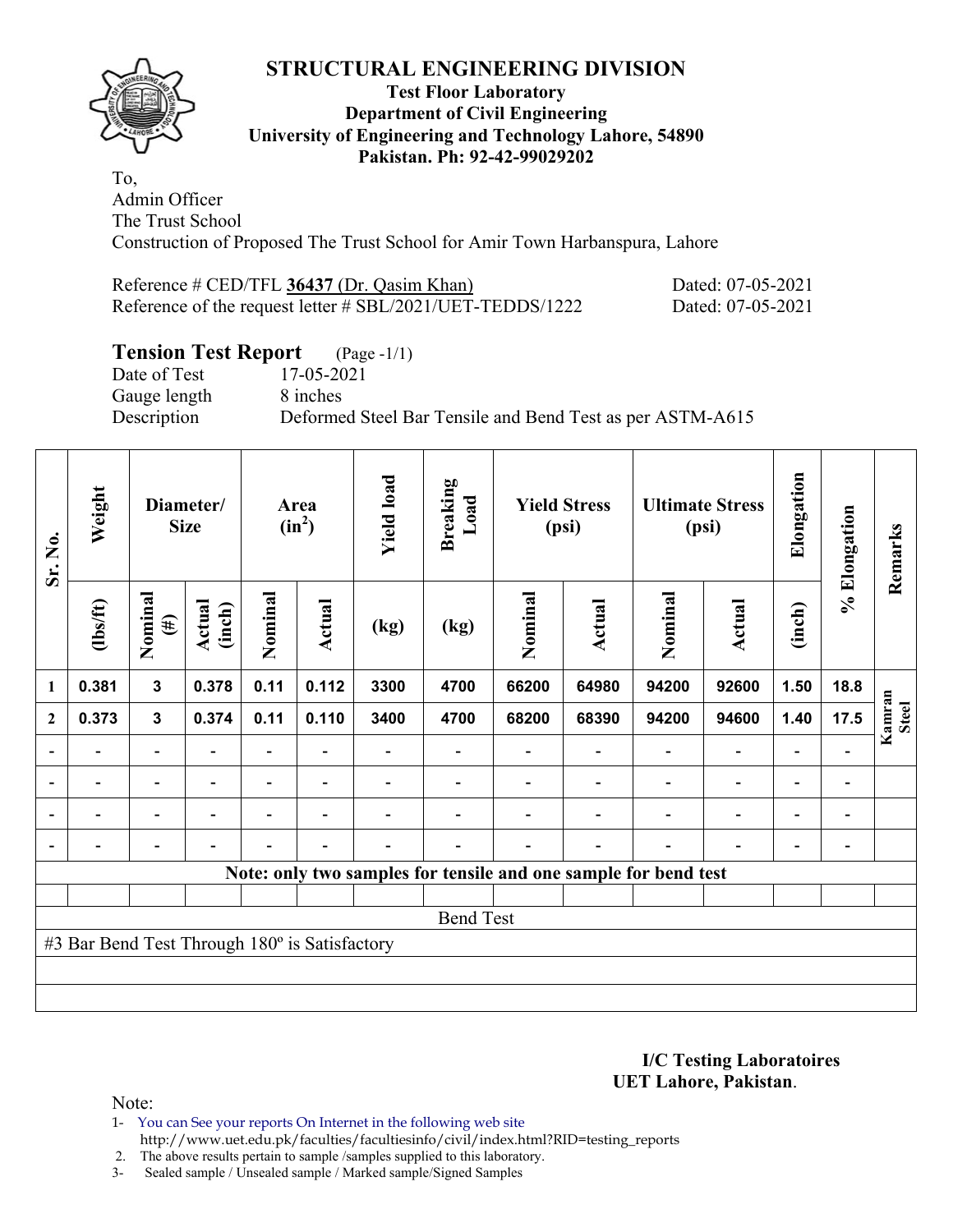

#### **Test Floor Laboratory Department of Civil Engineering University of Engineering and Technology Lahore, 54890 Pakistan. Ph: 92-42-99029202**

To, Resident Engineer Sialkot Tannery Association (Guarantee) Limited Construction of Common Effluent Treatment Plant for Sialkot Tannery Zone

Reference # CED/TFL 36438 (Dr. Qasim Khan) Dated: 07-05-2021 Reference of the request letter # Nil Dated: 04-05-2021

# **Tension Test Report** (Page -1/1) Date of Test 17-05-2021 Gauge length 8 inches Description Deformed Steel Bar Tensile and Bend Test as per ASTM-A615

| Sr. No.          | Weight<br>Diameter/<br><b>Size</b><br>(mm) |                          |        | <b>Yield load</b><br>Area<br>$(in^2)$ |                          | <b>Breaking</b><br>Load                             | <b>Yield Stress</b><br>(psi) |         | <b>Ultimate Stress</b><br>(psi)                                 |                          | Elongation               | % Elongation             | Remarks        |               |
|------------------|--------------------------------------------|--------------------------|--------|---------------------------------------|--------------------------|-----------------------------------------------------|------------------------------|---------|-----------------------------------------------------------------|--------------------------|--------------------------|--------------------------|----------------|---------------|
|                  | (1bs/ft)                                   | Nominal                  | Actual | Nominal                               | Actual                   | (kg)                                                | (kg)                         | Nominal | <b>Actual</b>                                                   | Nominal                  | Actual                   | (inch)                   |                |               |
| 1                | 0.406                                      | 10                       | 9.91   | 0.12                                  | 0.119                    | 3400                                                | 5300                         | 62464   | 62740                                                           | 97370                    | 97900                    | 1.40                     | 17.5           | Afco<br>Steel |
| $\boldsymbol{2}$ | 0.403                                      | 10                       | 9.86   | 0.12                                  | 0.118                    | 3400                                                | 5300                         | 62464   | 63340                                                           | 97370                    | 98800                    | 1.30                     | 16.3           |               |
|                  |                                            |                          |        |                                       |                          |                                                     |                              |         |                                                                 |                          | $\qquad \qquad -$        | $\overline{a}$           |                |               |
|                  | $\overline{\phantom{0}}$                   | $\overline{\phantom{a}}$ |        |                                       |                          |                                                     |                              |         |                                                                 | $\overline{\phantom{0}}$ | $\overline{\phantom{a}}$ | Ξ.                       | -              |               |
|                  | $\overline{\phantom{0}}$                   | $\overline{\phantom{a}}$ |        |                                       | $\blacksquare$           |                                                     |                              |         |                                                                 |                          | $\overline{\phantom{0}}$ | $\overline{\phantom{0}}$ | $\blacksquare$ |               |
|                  | ۰                                          | -                        |        |                                       | $\overline{\phantom{0}}$ |                                                     |                              |         |                                                                 |                          | $\qquad \qquad -$        | $\overline{\phantom{0}}$ | $\overline{a}$ |               |
|                  |                                            |                          |        |                                       |                          |                                                     |                              |         | Note: only two samples for tensile and one sample for bend test |                          |                          |                          |                |               |
|                  |                                            |                          |        |                                       |                          |                                                     |                              |         |                                                                 |                          |                          |                          |                |               |
|                  |                                            |                          |        |                                       |                          |                                                     | <b>Bend Test</b>             |         |                                                                 |                          |                          |                          |                |               |
|                  |                                            |                          |        |                                       |                          | 10mm Dia Bar Bend Test Through 180° is Satisfactory |                              |         |                                                                 |                          |                          |                          |                |               |
|                  |                                            |                          |        |                                       |                          |                                                     |                              |         |                                                                 |                          |                          |                          |                |               |
|                  |                                            |                          |        |                                       |                          |                                                     |                              |         |                                                                 |                          |                          |                          |                |               |

**I/C Testing Laboratoires UET Lahore, Pakistan**.

Note:

1- You can See your reports On Internet in the following web site http://www.uet.edu.pk/faculties/facultiesinfo/civil/index.html?RID=testing\_reports

2. The above results pertain to sample /samples supplied to this laboratory.